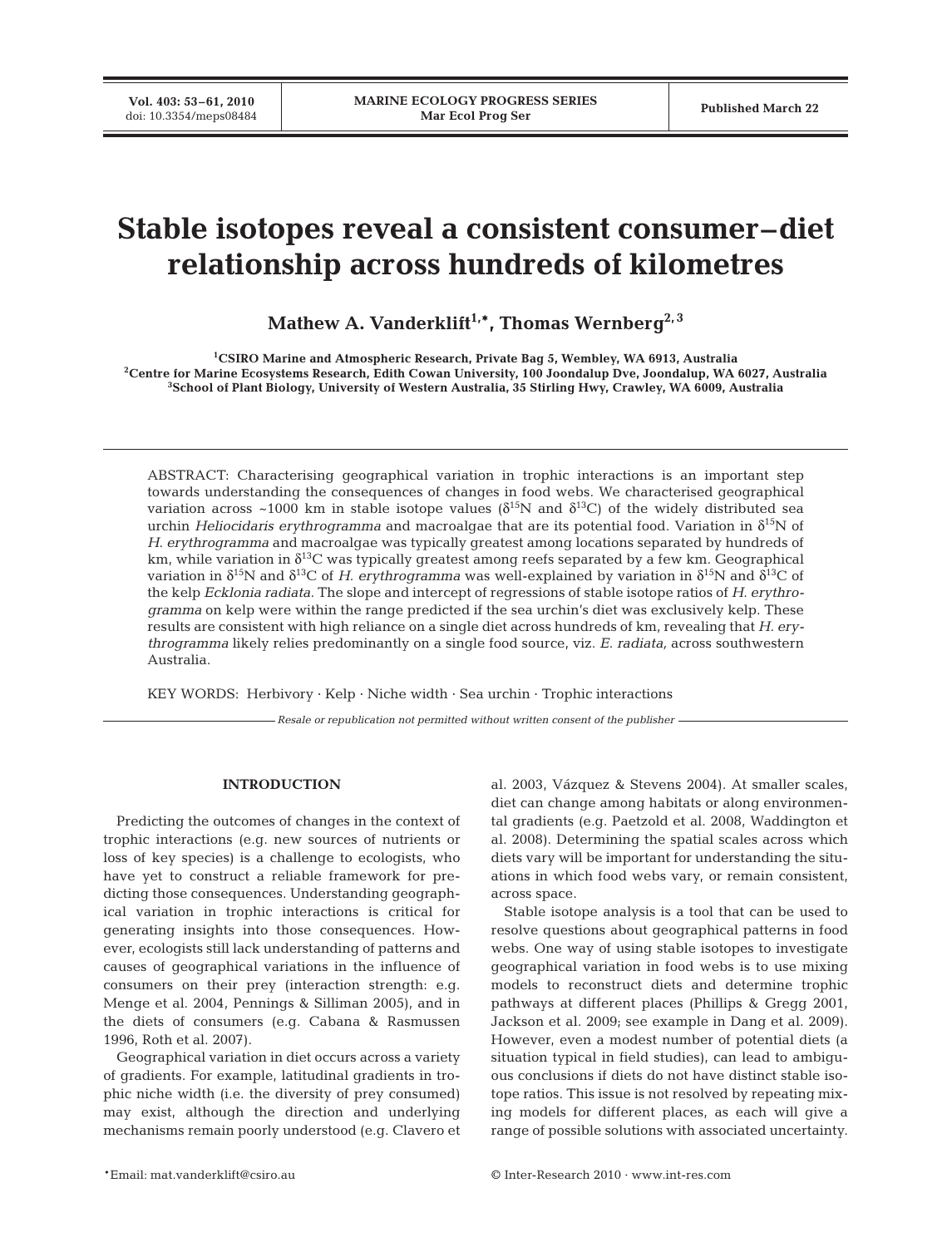However, ecologists can also take advantage of geographical variation, for example by matching spatial patterns in consumers with those of potential diets (e.g. Melville & Connolly 2003). For example, if spatial patterns in  $\delta^{13}$ C of a consumer are highly correlated with  $\delta^{13}C$  of only one potential diet, that would be evidence consistent with reliance on that diet. If spatial patterns in  $\delta^{15}N$  of a consumer and diet are also correlated, this would be an indication of consistent trophic level, and would be further evidence consistent with this conclusion. However, this approach has a potential pitfall, as it relies on patterns of association that could potentially occur due to spatial autocorrelation (e.g. if spatial patterns in consumer and putative diet are each determined by an additional unmeasured influence, such as a gradient in  $\delta^{15}N$  caused by a nitrogen source that influences all primary producers).

One way to identify when spatial autocorrelation might be present is partial regression analysis (Borcard et al. 1992, Legendre 1993). This approach allows identification of spurious correlations by partitioning variation that can be attributed to spatial structure from those due to other factors (see detailed discussion in Legendre & Legendre 1998), and is often used as a way to identify likely environmental influences on geographical variations in abundance.

An additional test of the plausibility of the consumerdiet relationship using stable isotope ratios would be to test 2 predictions about the nature of the regression of consumer ratios on diet ratios. First, if a consumer relies on a single diet, the slope of the regression should be 1. Second, because the stable isotope ratios of a consumer's tissues usually differ from those of its diet in a relatively predictable way, the intercept of the regression should be equivalent to the difference expected if the consumer was relying on that diet (i.e. the consumer-diet discrimination).

Our aims were to characterise geographical variation in stable isotope ratios of a consumer (the purple sea urchin *Heliocidaris erythrogramma)* and its potential diets (macroalgae), to explore how geographical variation might influence the outcomes of mixing models, and to evaluate the utility of partial regression analysis, coupled with tests of predictions about regressions, to identify likely diets. Understanding geographical variation in the diet of *H. erythrogramma* is useful because its diet has profound implications for the influence it exerts on rocky reef ecosystems. *H. erythrogramma* exerts an especially strong influence on rocky reefs in some areas of eastern Australia, where it can denude kelp-dominated ecosystems (Valentine & Johnson 2005, Wright et al. 2005), but in southern and western Australia, it generally exerts a minor influence (Connell & Irving 2008).

# **MATERIALS AND METHODS**

**Study area.** Our study took place at 4 locations on the western coast of Australia, encompassing a geographical extent of ~1000 km: Hamelin Bay (34° S), Marmion Lagoon (32° S), Jurien Bay (30° S) and Kalbarri (28° S). The nearshore environment along this coast is characterised by rocky reefs that host diverse assemblages of macroalgae. The small kelp *Ecklonia radiata* typically dominates the biomass of macroalgae on these reefs, but species richness is generally very high (>10–20 species  $0.25 \text{ m}^{-2}$ ), and several species of fucalean algae (e.g. *Scytothalia doryocarpa*, *Sargassum* spp.) also attain high biomass in small patches (see Wernberg et al. 2003 and Smale et al. 2010 for details on assemblage structure). We collected 1 species of sea urchin (*Heliocidaris erythrogramma*, n = 3) and 3 species of algae (*E. radiata*, *Ulva lactuca* and *Rhodymenia sonderi,* n = 3 of each) at each of 3 reefs separated by >1 km within each of the 4 locations (hereafter we use genus names only for simplicity). *Ecklonia* (kelp) and *Rhodymenia* (foliose red alga) were included because they are likely to contribute to the diet of *Heliocidaris* on the west coast of Australia (Vanderklift et al. 2006); *Ulva* (green alga) is likely to be a minor contributor to diet, but is present in small quantities in gut contents. At all reefs, *Rhodymenia* and *Ulva* were collected from open patches interspersed among the *Ecklonia* canopy. Only *Ecklonia* was found at Kalbarri. The study was done in the austral summer between December 2005 and January 2006.

**Stable isotope analyses.** Sea urchins and algae were collected by hand, kept on ice for up to 6 h, and then frozen. In the laboratory, sea urchins and algae were thawed and tissue prepared for stable isotope analysis. For algae, sections of clean (i.e. without epibionts) tissue were removed from the thallus (entire thallus for *Ulva* and *Rhodymenia*, laterals for *Ecklonia)*. For sea urchins, muscle tissue was dissected from the Aristotle's lantern. Tissue samples were rinsed with deionised water and dried in an oven at 60°C. After drying, samples were ground using a ball mill and then stored in microcentrifuge tubes.  $\delta^{15}N$  and  $\delta^{13}C$  were measured by continuous-flow isotope ratio mass spectrometry using a Europa Scientific ANCA-NT 20–20 isotope ratio mass spectrometer. The analytical precision derived from repeated measurements of internal standards (which had been previously calibrated against International Atomic Energy Agency or National Institute of Standards and Technology standards) was maximum  $\pm$ 0.12 (SD) for  $\delta^{15}$ N and  $\pm$ 0.10 for  $\delta^{13}$ C.

**Statistical analyses.** Geographical patterns in  $\delta^{15}N$ and  $\delta^{13}$ C of algae and invertebrates were analysed using nested analysis of variance, with the factors Location  $(n = 4$  for *Ecklonia*,  $n = 3$  for other taxa) and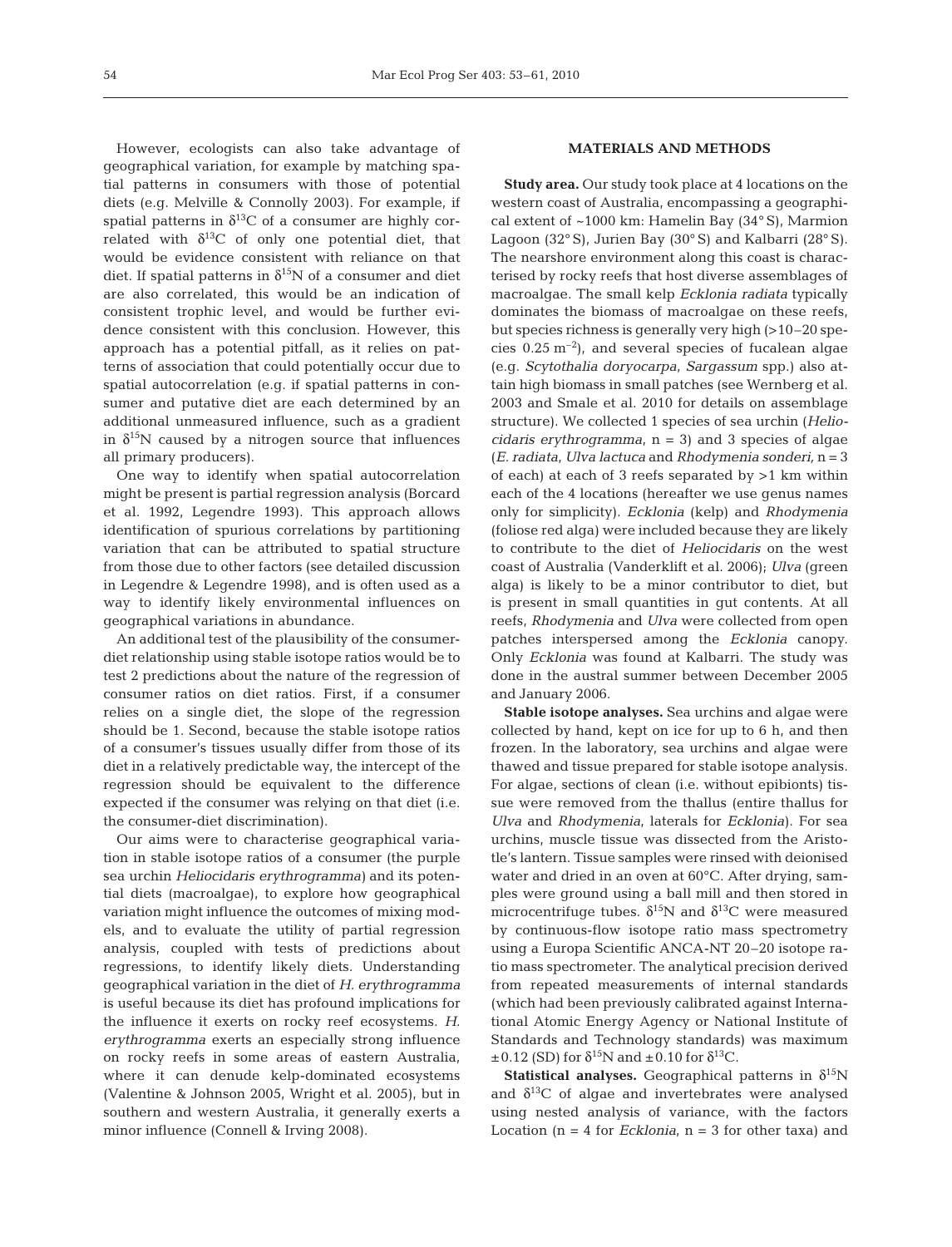Reef  $(n = 3,$  random and nested within each location). In 2 cases, there were missing values and so the degrees of freedom were adjusted.

Because we were particularly interested in the relative contribution of the 2 spatial scales (i.e. Location and Reef) to variation in stable isotope ratios, we calculated variance components and then calculated magnitudes of effects ( $\omega^2$ ) as the variance component for each factor divided by the sum of all variance components (Winer et al. 1991). When there were negative variance components, we followed the 'pool-the-minimumviolator' method outlined by Graham & Edwards (2001) to set the negative variance components to 0.

To test whether geographical variation in  $\delta^{15}N$  and δ13C of *Heliocidaris* followed geographical variation of one or more algae, we used partial regression analysis (Legendre 1993), using mean  $\delta^{15}N$  and  $\delta^{13}C$  per site. We partitioned variation in  $\delta^{15}N$  and  $\delta^{13}C$  of *Heliocidaris* into (a) variation explained by stable isotope ratios of algae independent of a model of spatial structure (see below for details of the model), (b) variation shared by algae and the spatial model, (c) variation explained by the spatial model but not shared by algae, and (d) unexplained variation (i.e. not explained by either algae or the spatial model); for a detailed explanation of the method see Legendre & Legendre (1998). Prior to partial regression analysis, we used stepwise regression to select only the subset of algae that most parsimoniously matched *Heliocidaris*, using Akaike's Information Criterion (AIC) as the statistic for model selection.

To model spatial structure, we first compared a simple linear model based on latitude (*x)* and longitude (*y)* of the reefs with a second order polynomial model based on these coordinates (Legendre & Fortin 1989), in the form  $z = x + y + x^2 + xy + y^2$ . The polynomial model allows identification of not only spatial patterns related to linear gradients (e.g. latitude), but also of more complex spatial patterns (e.g. patches), should they exist (Borcard et al. 1992). We used AIC as the statistic for model selection, and in each case, the second order polynomial model was selected. All statistical analyses were performed using the R language and environment for statistical computing and graphics (R Development Core Team 2008). We also tested whether the slope of the regression of consumer stable isotope ratios on individual diet stable isotope ratios differed significantly from 1.

**Mixing models.** Mixing models were used to explore how the range of feasible contributions of the 3 macroalgae to the diet of *Heliocidaris* was influenced by geographic variation in stable isotope ratios. We used the Stable Isotope Analysis in R (siar) package (Parnell 2008). We conducted

separate analyses for each of the reefs where at least 3 individual *Heliocidaris* were collected. Stable isotope ratios of the macroalgae were adjusted to account for consumer-diet discrimination using average values for marine invertebrates taken from Caut et al. (2009, for  $\delta^{13}$ C) and Vanderklift & Ponsard (2003, for δ<sup>15</sup>N).

# **RESULTS**

# **Patterns of spatial variation**

For each of the macroalgae,  $\delta^{15}$ N varied significantly among locations ( $p < 0.05$ , Table 1, Fig. 1), and this was the dominant source of variation (accounting for >57% of variance in each case). In each case, Student-Newman-Keuls (SNK) tests revealed that  $\delta^{15}N$  of macroalgae collected from Marmion Lagoon was significantly higher than that from all other sites (Fig. 1). In contrast, differences among reefs were not significant  $(p > 0.09$  in each case), and contributed little to variation (<13% in each case).  $δ$ <sup>15</sup>N of *Heliocidaris* mirrored these trends, with differences among locations being large  $(>42\%$  of total variance) and significant (p < 0.05); the highest  $\delta^{15}N$  were yielded by individuals collected from Marmion Lagoon (Fig. 1).

In contrast, patterns of spatial variation in  $\delta^{13}C$  of the algae were less consistent (Table 2, Fig. 1). Variation in δ13C of *Ecklonia* and *Ulva* among locations was virtually non-existent (leading to negative variance compo-

Table 1. Results of analyses of variance of  $\delta^{15}N$  for 3 species of macroalgae (*Ecklonia radiata*, *Rhodymenia sonderi* and *Ulva lactuca)* and the sea urchin *Heliocidaris erythrogramma*, testing for differences among locations and reefs.  $\omega^2$ : magnitude of effects

| Source                                                   | df              | MS   | F     | p             | Variance<br>component | $\omega^2$ |  |  |
|----------------------------------------------------------|-----------------|------|-------|---------------|-----------------------|------------|--|--|
| Ecklonia radiata                                         |                 |      |       |               |                       |            |  |  |
| Location                                                 | 3               | 4.05 | 24.03 | < 0.001       | 0.432                 | 76.5       |  |  |
| Reef (Location)                                          | 8               | 0.17 | 1.47  | 0.219         | 0.018                 | 3.2        |  |  |
| Residual                                                 | 24              | 0.11 |       |               | 0.115                 | 20.3       |  |  |
| Rhodymenia sonderi                                       |                 |      |       |               |                       |            |  |  |
| Location                                                 | 2               | 2.14 | 8.51  | 0.018         | 0.218                 | 57.5       |  |  |
| Reef (Location)                                          | 6               | 0.25 | 2.18  | 0.096         | 0.047                 | 12.4       |  |  |
| Residual                                                 | 17 <sup>a</sup> | 0.11 |       |               | 0.114                 | 30.1       |  |  |
| Ulva lactuca                                             |                 |      |       |               |                       |            |  |  |
| Location                                                 | 2               | 3.94 |       | 51.68 < 0.001 | 0.430                 | 89.2       |  |  |
| Reef (Location)                                          | 6               | 0.08 | 1.91  | 0.135         | 0.012                 | 2.5        |  |  |
| Residual                                                 | 18              | 0.04 |       |               | 0.040                 | 8.3        |  |  |
| Heliocidaris erythrogramma                               |                 |      |       |               |                       |            |  |  |
| Location                                                 | 2               | 4.55 | 5.54  | 0.043         | 0.414                 | 42.8       |  |  |
| Reef (Location)                                          | 6               | 0.82 | 1.95  | 0.127         | 0.133                 | 13.7       |  |  |
| Residual                                                 | 18              | 0.42 |       |               | 0.421                 | 43.5       |  |  |
| <sup>a</sup> df reduced to account for missing replicate |                 |      |       |               |                       |            |  |  |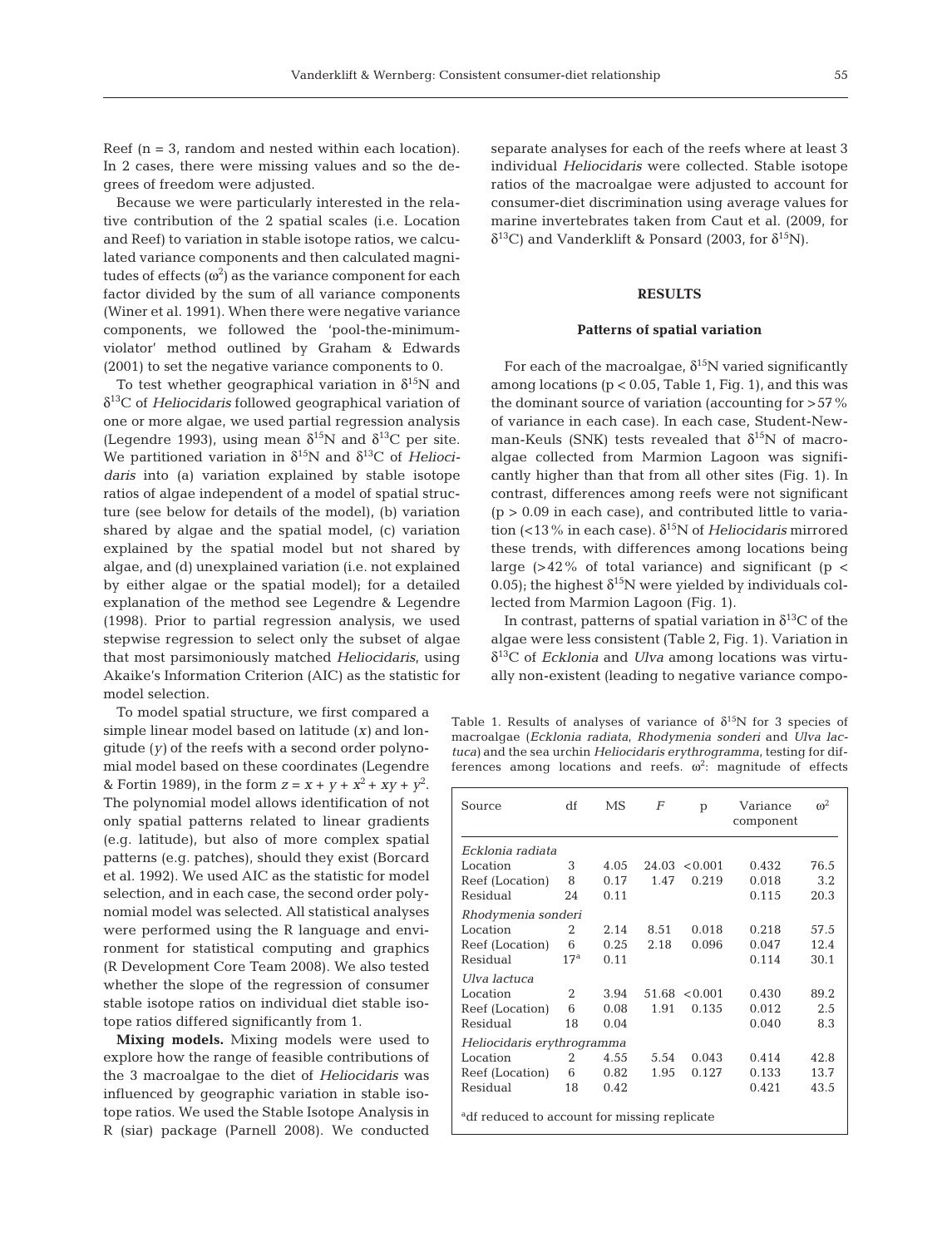

Fig. 1. δ15N and δ13C of 3 species of macroalgae (*Ecklonia radiata, Rhodymenia sonderi, Ulva lactuca)* and 1 consumer (the sea urchin *Heliocidaris erythrogramma)* at 3 reefs at each of 4 locations in western Australia (mean ± SE, n = 3)

nents), while variation among reefs was large (>37%) and significant (p < 0.02 in each case). However, variation in  $\delta^{13}$ C of *Rhodymenia* among locations was large  $(41.9\%$  of variance) and significant  $(p < 0.03)$  while variation among reefs was minor (1.1%). Variation among locations in δ13C of *Heliocidaris* was also small (leading to negative variance components) and not significant, but variation among reefs was large and significant (63.9%, p < 0.001).

# **Estimates of contribution to diet using mixing models**

The 1st to 99th percentile range of feasible contributions to the diet of *Heliocidaris* was large for each of the potential diets, indicating considerable uncertainty (Table 3). The highest feasible contributions at all sites were from *Ecklonia* (82 to 85%) or *Ulva* (78 to 88%), while *Rhodymenia sonderi* always yielded the lowest feasible contributions. For both *Ecklonia* and *Ulva*, the lower limit of feasible contributions was quite low (3 to 8% for *Ecklonia* and 2 to 7% for *Ulva*).

# **Partitioning variation in stable isotope data with partial regression**

Patterns in  $\delta^{15}N$  of *Ecklonia* alone more parsimoniously matched the patterns in  $\delta^{15}N$  of *Heliocidaris* than any model including *Ulva* or *Rhodymenia*.  $δ<sup>15</sup>N$  of *Heliocidaris* was strongly positively correlated with that of *Ecklonia* ( $r^2 = 0.67$ ), and also strongly correlated with the spatial model based on geographical coordinates ( $r^2_{\text{adj}}$  = 0.65). Variation partitioning indicated that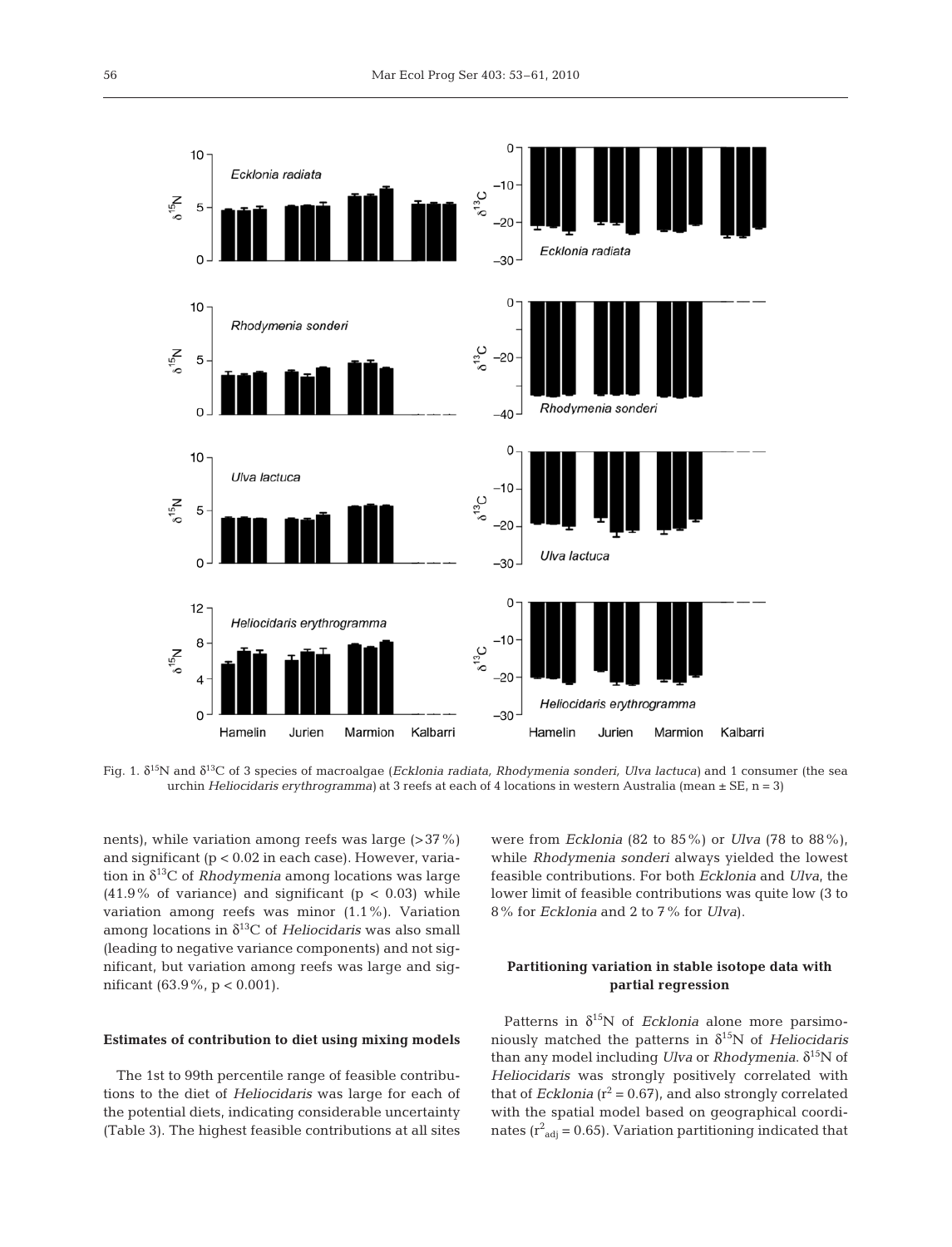| Table 2. Results of analyses of variance of $\delta^{13}C$ for 3 species of |  |
|-----------------------------------------------------------------------------|--|
| macroalgae (Ecklonia radiata, Rhodymenia sonderi and Ulva lac-              |  |
| tuca) and the sea urchin <i>Heliocidaris</i> erythrogramma, testing for     |  |
| differences among locations and reefs. $\omega^2$ : magnitude of effects    |  |

| Source                                                   | df              | MS   | F    | p       | Variance<br>component | $\omega^2$ |  |
|----------------------------------------------------------|-----------------|------|------|---------|-----------------------|------------|--|
| Ecklonia radiata                                         |                 |      |      |         |                       |            |  |
| Location                                                 | 3               | 3.04 | 0.66 | 0.599   | $-0.173$              | 0          |  |
| Reef (Location)                                          | 8               | 4.60 | 4.69 | 0.001   | 0.375                 | 52.0       |  |
| Residual                                                 | 24              | 0.98 |      |         | 0.426                 | 48.0       |  |
| Rhodymenia sonderi                                       |                 |      |      |         |                       |            |  |
| Location                                                 | 2               | 1.15 | 7.00 | 0.027   | 0.114                 | 41.9       |  |
| Reef (Location)                                          | 6               | 0.16 | 1.05 | 0.428   | 0.003                 | 1.1        |  |
| Residual                                                 | 17 <sup>a</sup> | 0.15 |      |         | 0.155                 | 57.0       |  |
| Ulva lactuca                                             |                 |      |      |         |                       |            |  |
| Location                                                 | 2               | 0.94 | 0.14 | 0.870   | $-0.635$              | 0          |  |
| Reef (Location)                                          | 6               | 6.66 | 3.58 | 0.016   | 0.440                 | 37.7       |  |
| Residual                                                 | 18              | 1.86 |      |         | 4.165                 | 62.3       |  |
| Heliocidaris erythrogramma                               |                 |      |      |         |                       |            |  |
| Location                                                 | 2               | 0.07 | 0.01 | 0.987   | $-0.630$              | 0          |  |
| Reef (Location)                                          | 6               | 5.75 | 8.39 | < 0.001 | 1.687                 | 63.9       |  |
| Residual                                                 | 18              | 0.68 |      |         | 0.685                 | 36.1       |  |
| <sup>a</sup> df reduced to account for missing replicate |                 |      |      |         |                       |            |  |

Table 3. Range (1st to 99th percentiles) of feasible contributions by 3 macroalgae to the diet of the sea urchin *Heliocidaris erythrogramma*

| Location | Site           | Ecklonia |        | Rhodymenia |        | Ulva  |        |
|----------|----------------|----------|--------|------------|--------|-------|--------|
|          |                | $1\%$    | $99\%$ | $1\%$      | $99\%$ | $1\%$ | $99\%$ |
| Hamelin  | 1              | 0.03     | 0.82   | 0.00       | 0.47   | 0.06  | 0.85   |
| Bay      | 2              | 0.03     | 0.85   | 0.00       | 0.47   | 0.05  | 0.85   |
|          | 3              | 0.03     | 0.83   | 0.00       | 0.48   | 0.05  | 0.83   |
| Marmion  | 1              | 0.03     | 0.85   | 0.00       | 0.50   | 0.05  | 0.85   |
| Lagoon   | $\overline{2}$ | 0.03     | 0.85   | 0.00       | 0.49   | 0.05  | 0.84   |
|          | 3              | 0.05     | 0.84   | 0.00       | 0.40   | 0.07  | 0.83   |
| Jurien   | 1              | 0.03     | 0.83   | 0.00       | 0.48   | 0.07  | 0.88   |
| Bay      | 2              | 0.08     | 0.84   | 0.01       | 0.43   | 0.02  | 0.78   |
|          | 3              | 0.03     | 0.84   | 0.00       | 0.49   | 0.06  | 0.84   |
|          |                |          |        |            |        |       |        |

most of the variation in  $\delta^{15}N$  of *Heliocidaris* (54%; Fig. 2a) was jointly accounted for by variation in  $\delta^{15}N$ of *Ecklonia* and spatial pattern, likely due to spatiallystructured variation in  $\delta^{15}N$  of *Ecklonia*, that is, patterns in  $\delta^{15}N$  of *Ecklonia* that varied in a way explained by the spatial model (see Borcard et al. 1992). Relatively little (9%) was accounted for by variation in  $\delta^{15}N$ of *Ecklonia* that was not spatially structured. A small amount of variation was accounted for by spatial structure different from that exhibited by *Ecklonia* (12%), indicating that spatial variation due to factors other than those explained by *Ecklonia* were an additional small influence.

An additional test of whether consumption of  $Ecklonia$  can account for patterns in  $\delta^{15}$ N of *Heliocidaris* is whether the intercept and slope of the regression match the values predicted if *Ecklonia* was the main diet source. The intercept for the regression of  $\delta^{15}N$  of *Heliocidaris* on  $\delta^{15}N$  of *Ecklonia* (Fig. 3a) was 2.18 (± 3.05, 95% CI), a result very close to the mean (2.0‰) for ammonotelic organisms reported by Vanderklift & Ponsard (2003; Fig. 3a) and to that yielded in controlled laboratory experiments (2.2‰, Gates 2006). However, there was considerable uncertainty (confidence intervals were very large) around the estimate. The slope of the regression was  $0.89$  ( $\pm$  0.56, 95% CI), which was not significantly different from the predicted value of 1 ( $p > 0.66$ ). Both results are consistent with the values predicted if *Ecklonia* was the main food source for *Heliocidaris*.

The combination of *Ecklonia* and *Ulva* most parsimoniously matched the patterns in  $\delta^{13}C$  of *Heliocidaris*.  $\delta^{13}$ C of each alga was positively correlated with that of *Heliocidaris*, both separately (*Ecklonia*,  $r^2 = 0.54$ ; *Ulva*,  $r^2 = 0.79$ ) and together ( $r^2$ <sub>adj</sub> = 0.85). Unlike  $\delta^{15}N$ , no variation in  $\delta^{13}C$  of *Heliocidaris* was accounted for by spatial structure, either uniquely or shared with  $\delta^{13}$ C of algae (Fig. 2b; negative variation is due to the presence of strong correlations between the algae and the spatial model, see Legendre & Legendre 1998). A large proportion of variation was accounted for by non-spatial patterns in  $\delta^{13}$ C of the algae (Fig. 2b).

This result is consistent with reliance by *Heliocidaris* on both algae, but does not enable determination of whether 1 alga is consumed more. We therefore tested predictions about the expected slope and intercept of the regressions in an attempt to do so. The regression of  $\delta^{13}$ C of *Heliocidaris* on  $\delta^{13}$ C of *Ecklonia* in our data yielded an intercept of  $-3.98$  ( $\pm$  13.61, 95% CI); the high vari-

ability around the estimate was heavily influenced by 1 reef at Jurien Bay (Cook's distance >1; Fig. 3b). All other reefs yielded  $\delta^{13}$ C within 0.8‰ of the expected value. The estimate of the intercept without this site was 3.32 ( $\pm$  5.21, 95% CI). Mean  $\delta^{13}C$  discrimination of ammonotelic organisms in a recent review by Caut et al. (2009) was 0.48 but varied from –3.4 to 5.5. Regression of  $\delta^{13}C$  of *Heliocidaris* on  $\delta^{13}C$  of *Ecklonia* yielded a slope of  $0.78$  ( $\pm$  0.64, 95% CI); a slope of 1.1 ( $\pm$  0.24, 95% CI) was obtained with the outlier excluded. The regression of *Heliocidaris* on *Ulva* (Fig. 3c) yielded a slope of  $0.79$  ( $\pm$  0.37, 95% CI) and an intercept of  $-5.01$  ( $\pm$  7.22, 95% CI), with most reefs yielding values >1‰ lower than the predicted value.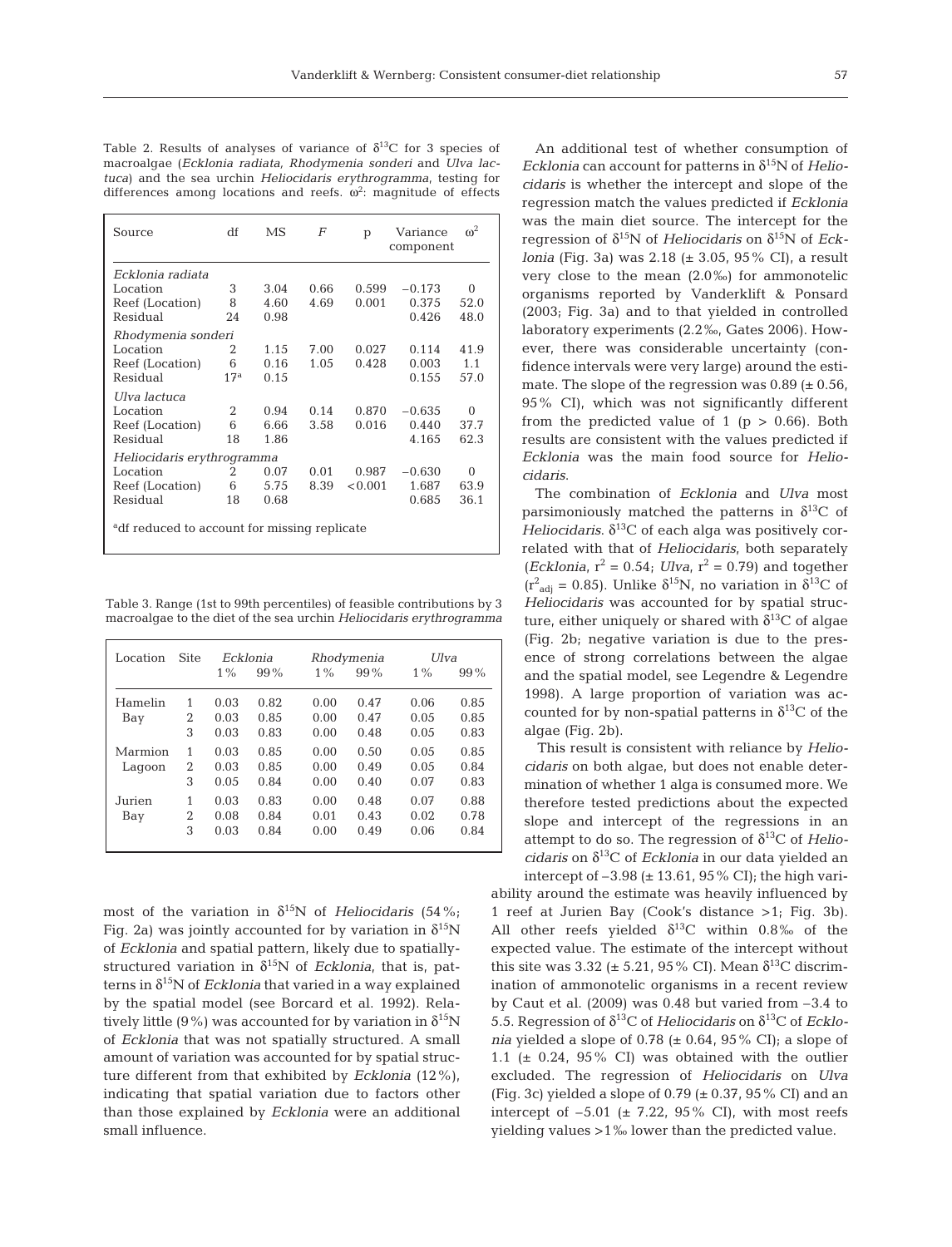

Fig. 2. *Heliocidaris erythrogramma.* Proportion of variation of (a)  $\delta^{15}$ N and (b)  $\delta^{13}$ C of the sea urchin explained by stable isotope ratios of potential food algae, by a spatial model based on geographical coordinates, and by both combined. (i) Variation explained by stable isotope ratios of algae independent of the spatial model, (ii) variation shared by stable isotope ratios of algae and the spatial model, (iii) variation explained by the spatial model but not shared by algae

# **DISCUSSION**

Spatial variation in  $\delta^{15}N$  among locations (hundreds of km apart) was large and statistically significant for all taxa, while variation in  $\delta^{13}C$  among reefs (few km apart) was large and statistically significant for 3 of 4 taxa.  $\delta^{15}N$  and  $\delta^{13}C$  of *Heliocidaris* muscle exhibited spatial patterns that closely matched those of *Ecklonia*, and the intercepts of the regressions were within the range predicted by laboratory studies.

## **Spatial variation in** δ**15N and** δ**13C**

Spatial variation in  $\delta^{15}N$  and  $\delta^{13}C$  allows some insights into the processes supporting the production of algal biomass, and thus ultimately the food webs of the rocky reefs.  $\delta^{15}N$  of all algae showed significant vari-



Fig. 3. Plots of stable isotope ratios of the sea urchin *Heliocidaris erythrogramma* versus stable isotope ratios of potential food sources: (a)  $δ<sup>15</sup>N$  of *Ecklonia radiata*, (b)  $δ<sup>13</sup>C$  of *E. radiata* and (c)  $\delta^{13}C$  of *Ulva lactuca*. (a) Site means from Marmion Lagoon,  $(\triangle)$  site means from Jurien Bay,  $(\bullet)$  site means from Hamelin Bay. Solid line represents regression from the data, dotted line represents predicted regression for marine invertebrates from Vanderklift & Ponsard (2003, for  $\delta^{15}N$ ) or Caut et al. (2009, for  $\delta^{13}$ C)

ability among locations separated by hundreds of km, largely due to elevated  $\delta^{15}N$  in algae collected from Marmion Lagoon. Marmion Lagoon is situated adjacent to the northern suburbs of Perth, a city with a pop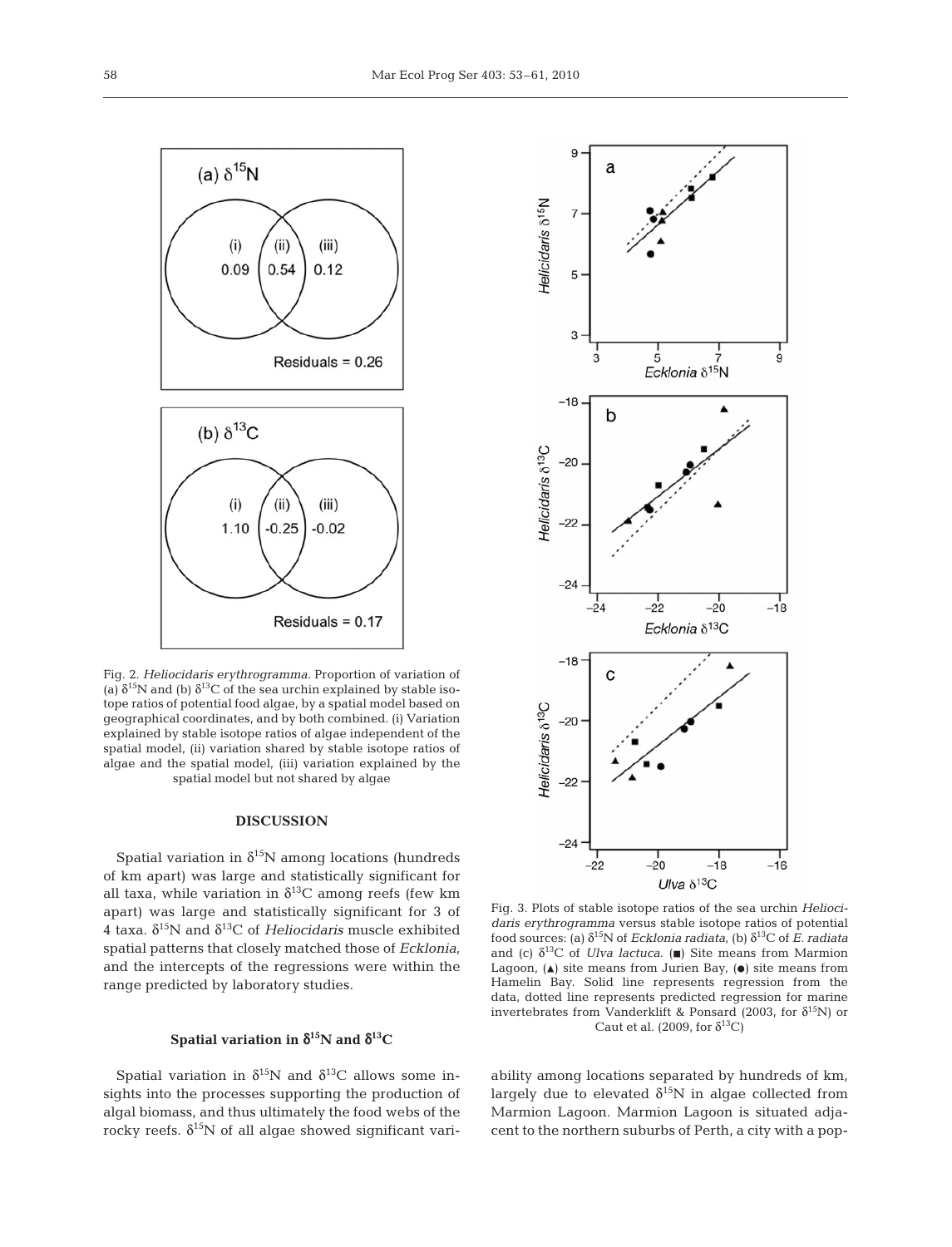ulation of ~1.5 million, and the only large city on the west coast of Australia. The elevated  $\delta^{15}N$  in Marmion Lagoon is thus likely a result of anthropogenic sources of nutrients. Gartner et al. (2002) found that a wastewater outfall ~5 km north of our study area was a probable source of elevated  $\delta^{15}N$  for up to 2 km, and near the outfall recorded  $\delta^{15}N$  approximately twice as high as the values we recorded. Our results suggest that the influence of anthropogenic sources of nutrients is reflected in algae throughout Marmion Lagoon.  $\delta^{15}N$  of algae showed little variation among reefs separated by hundreds of metres, suggesting that at this spatial scale the sources of nitrogen are broadly consistent.

In contrast, spatial patterns in  $\delta^{13}C$  of algae suggested that local (among reefs, distances of 1 to a few km) influences were important for *Ecklonia* and *Ulva*, but large-scale influences (among locations, distances of hundreds of km) were important for *Rhodymenia*. Local variation in  $\delta^{13}$ C is expected where environmental influences such as light availability and water motion influence rates of photosynthesis, but it is unclear how different primary producers will respond to this variation. The observation that the different algae did not show spatially consistent patterns suggests that differences among species in use of various sources of organic and inorganic carbon, and/or physiological mechanisms for carbon capture and storage (Raven et al. 2002), are an important influence on spatial patterns. If this is general among primary producers it could help resolve trophic interactions in cases where stable isotope ratios are similar, and differentiation among food sources is ambiguous.

# **Using spatial patterns to infer diet**

Mixing models (siar) performed for each site yielded maximum contributions ranging from 82 to 85% for *Ecklonia* and 78 to 88% for *Ulva*. The wide range of feasible contributions and the overlapping estimates illustrate that uncertainty in interpreting results from a single place is not necessarily alleviated by repeating analyses for other places (see also Melville & Connolly 2003). Combining partial regression analyses with tests of predictions about the regressions provided a powerful way of identifying the reliance of *Heliocidaris* on a single diet that was not possible using mixing models. By using the information contained in the spatial variation, the partial regression approach helped identify that *Ecklonia* is likely to be the main component of the diet of *Heliocidaris* over hundreds of km. Several lines of evidence from the regression analyses point to extensive reliance by *Heliocidaris* on *Ecklonia*. First, only *Ecklonia* was included in the most parsimonious model explaining variation in  $\delta^{15}N$ . Second, although both *Ecklonia* and *Ulva* were included in the most parsimonious model explaining variation in δ13C, *Ecklonia* provided a much better fit to the  $\delta^{13}$ C of *Heliocidaris*.

The methods are extensible to multivariate situations (Borcard et al. 1992), and so could readily accommodate multiple elements. Mixing models remain a key tool for interpreting stable isotope data, but analysis of spatial patterns could be used to inform these models to reduce uncertainty.

#### **Reliance on kelp** *Ecklonia radiata*

The apparently widespread reliance of *Heliocidaris* on a single diet is inconsistent with the view that sea urchins are generalist consumers that eat a wide range of prey (Lawrence 1975, Andrew 1989). This view has perhaps been shaped largely by the flexible diets of some of the more commonly studied taxa, such as species within the families Strongylocentrotidae and Diadematidae. Indeed, the flexible diet of sea urchins within these families often leads to strong effects on their ecosystems as they can consume all erect algae over vast areas (e.g. Mann 1982). However, studies of food choice by sea urchins often indicate that they strongly select certain food under laboratory conditions, but that those choices are not reflected in the wild (Schiel 1982). This observation likely reflects a trade-off between maximising consumption of food that best enhances growth and reproduction, and reducing the risk of mortality and the energetic costs of searching (Schoener 1971).

Our conclusions are based on surveys of 3 potential algae diets. Numerous other species of algae are present on the reefs we surveyed, and we cannot rule out the possibility that some of them might also contribute to the diet of *Heliocidaris*. However, our choices were guided by prior knowledge of the types of algae that typically dominate the gut contents of *Heliocidaris* (Vanderklift et al. 2006), so the conclusions are probably quite robust. The apparently narrow diet of *Heliocidaris* across the hundreds of km our study encompassed can be reconciled by the observation that in western Australia it tends to feed on drift algae (Vanderklift & Kendrick 2005, Vanderklift & Wernberg 2008), and drift algae are dominated by *Ecklonia*, even where it is not the dominant alga on the reef (Wernberg et al. 2006). Further, even where a variety of drift algae and seagrasses are available, *Heliocidaris* selectively retains *Ecklonia* over other species (Vanderklift & Kendrick 2005, Vanderklift & Wernberg 2008). The passive 'drift-feeding' behaviour of *Heliocidaris* is not unusual among sea urchins, and might be an optimal mode of foraging in an environment where the threat of being eaten by predators or dislodged by waves is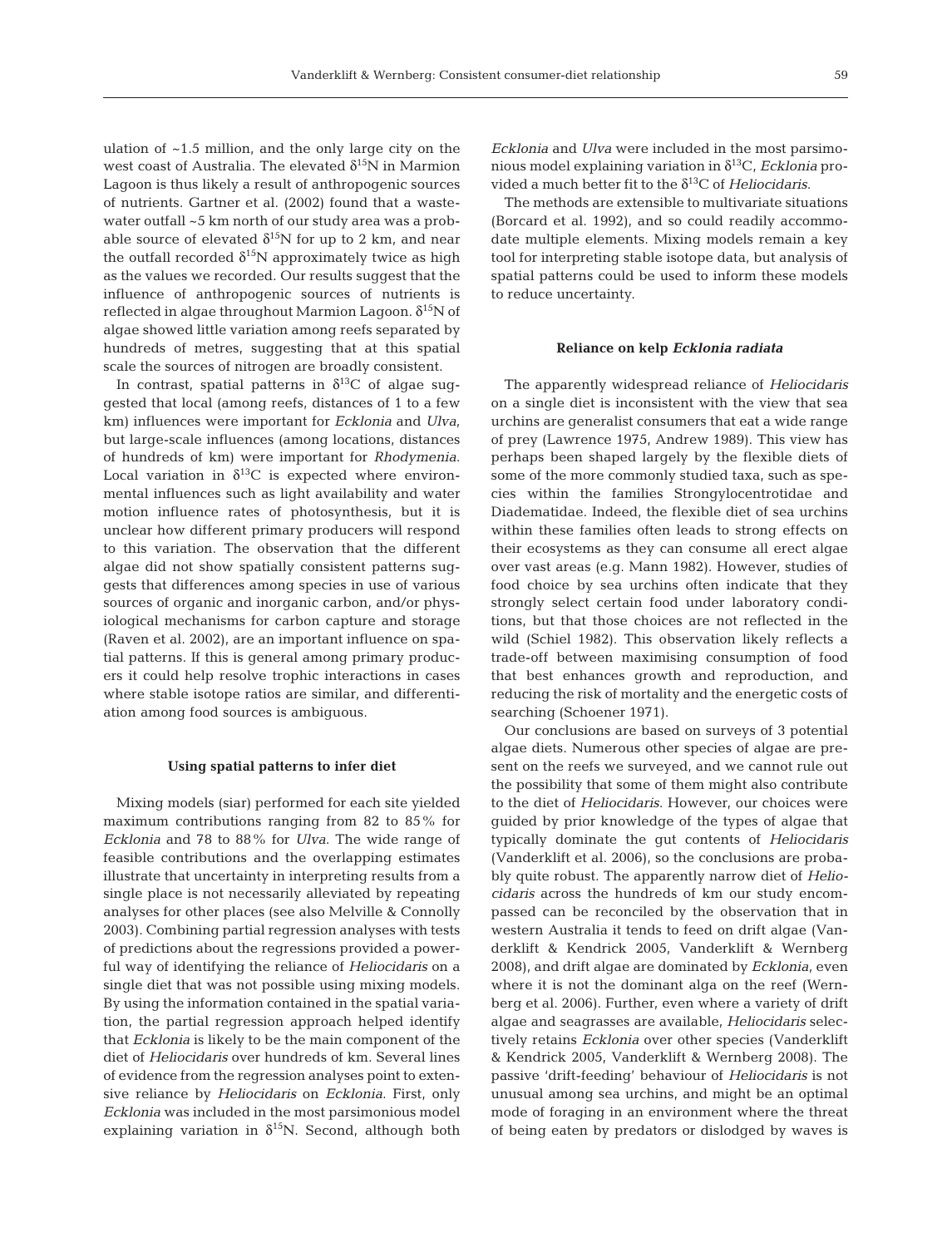reefs are able to consume drift *Ecklonia* originating offshore (Vanderklift & Wernberg 2008), our surveys during this study were conducted on offshore reefs, where *Heliocidaris* must rely more on locally-generated drift.

# **Narrow trophic niche occupied by a 'generalist' herbivore**

*Heliocidaris* on the eastern coast of Australia apparently exhibits a wider range of feeding behaviour, with evidence that it feeds on drift algae and that it adopts a mobile grazing behaviour (Valentine & Johnson 2005, with extensive defoliation of kelp forests. The narrow diet we observed in western Australia might therefore reflect a 'realised niche' within a broader 'fundamental niche'. Other species of sea urchins elsewhere are able to switch between drift-feeding and grazing behaviours depending on the availability of drift algae (Harrold & Reed 1985).

By taking a geographic perspective, we have shown that a consumer, the sea urchin *Heliocidaris erythrogramma,* likely relies on a consistent food source across hundreds of km of its distribution on the west coast of Australia. The finding that *Heliocidaris* relies the disproportionate importance of *Ecklonia* in supporting food webs (Vanderklift & Wernberg 2008, Crawley et al. 2009). The distribution and abundance of kelp elsewhere in Australia has been reduced by multiple impacts, including low water quality, invasive species and overgrazing by herbivores (Connell et al. 2008, Ling 2008). The broad trophic importance of kelp on the west coast of Australia and its apparent sensitivity to impacts imply that it will be important for conservation efforts to focus on minimising threats to kelp.

*Acknowledgements.* This research was partially supported by an ARC Discovery grant (DP0555929) to T.W. The manuscript was improved by thoughtful comments from P. Frouin, R. Inger and P. Lavery. The research described in this paper complies with the laws of Australia.

#### LITERATURE CITED

- ▶ Andrew NL (1989) Contrasting ecological implications of food limitation in sea urchins and herbivorous gastropods. Mar Ecol Prog Ser 51:189–193
- ▶ Borcard D, Legendre P, Drapeau P (1992) Partialling out the spatial component of ecological variation. Ecology 73: 1045–1055
- Cabana G, Rasmussen JB (1996) Comparison of aquatic food ➤ chains using nitrogen isotopes. Proc Natl Acad Sci USA 93:10844–10847
- significant. Although *Heliocidaris* that inhabit inshore  $\triangleright$  Caut S, Angulo E, Courchamp F (2009) Variation in discrimination factors ( $\delta^{15}N$  and  $\delta^{13}C$ ): the effect of diet isotopic values and applications for diet reconstruction. J Appl Ecol 46:443–453
	- ► Clavero M, Prenda J, Delibes M (2003) Trophic diversity of the otter (*Lutra lutra* L.) in temperate and Mediterranean freshwater habitats. J Biogeogr 30:761–769
	- Connell SD, Irving AD (2008) Integrating ecology with bio-➤ geography using landscape characteristics: a case study of subtidal habitat across continental Australia. J Biogeogr 35:1608–1621
	- ► Connell SD, Russell BD, Turner DJ, Shepherd SA and others (2008) Recovering a lost baseline: missing kelp forests from a metropolitan coast. Mar Ecol Prog Ser 360:63–72
	- ► Crawley KR, Hyndes GA, Vanderklift MA, Revill AT, Nichols PD (2009) Allochthonous brown algae are the primary food source for consumers in a temperate, coastal environment. Mar Ecol Prog Ser 376:33–44
- Wright et al. 2005). This latter behaviour is associated  $\triangleright$  Dang C, Sauriau PG, Savoye N, Caill-Milly N and others (2009) Determination of diet in Manila clams by spatial analysis of stable isotopes. Mar Ecol Prog Ser 387:167–177
	- Startner A, Lavery P, Smit AJ (2002) Use of  $\delta^{15}N$  signatures of different functional forms of macroalgae and filter-feeders to reveal temporal and spatial patterns in sewage dispersal. Mar Ecol Prog Ser 235:63–73
		- Gates EN (2006) Determining carbon and nitrogen stable isotope discrimination for marine consumers. Honours thesis, Edith Cowan University, Perth
	- ► Graham MH, Edwards MS (2001) Statistical significance versus fit: estimating the importance of individual factors in ecological analysis of variance. Oikos 93:505–513
	- ► Harrold C, Reed DC (1985) Food availability, sea urchin grazing, and kelp forest community structure. Ecology 66: 1160–1169
- extensively on *Ecklonia* adds to growing evidence of  $\blacktriangleright$  Jackson AL, Inger R, Bearhop S, Parnell A (2009) Erroneous behaviour of MixSIR, a recently published Bayesian isotope mixing model: a discussion of Moore & Semmens (2008). Ecol Lett 12:E1–E5
	- Lawrence JM (1975) On the relationship between marine plants and sea urchins. Oceanogr Mar Biol Annu Rev 13: 213–286
	- ► Legendre P (1993) Spatial autocorrelation: trouble or new paradigm? Ecology 74:1659–1673
	- ► Legendre P, Fortin MJ (1989) Spatial pattern and ecological analysis. Vegetatio 80:107–138
	- Legendre P, Legendre L (1998) Numerical ecology. Elsevier, Amsterdam
	- ► Ling SD (2008) Range expansion of a habitat-modifying species leads to loss of taxonomic diversity: a new and impoverished reef state. Oecologia 156:883–894
	- ▶ Mann KH (1982) Kelp, sea urchins and predators: a review of strong interactions in rocky subtidal systems of eastern Canada, 1970–1980. Neth J Sea Res 16:414–423
	- ► Melville AJ, Connolly RM (2003) Spatial analysis of stable isotope data to determine primary sources of nutrition for fish. Oecologia 136:499–507
	- ► Menge BA, Blanchette C, Raimondi P, Freidenburg T and others (2004) Species interaction strength: testing model predictions along an upwelling gradient. Ecol Monogr 74: 663–684
	- ▶ Paetzold A, Lee M, Post DM (2008) Marine resource flows to terrestrial arthropod predators on a temperate island: the role of subsidies between systems of similar productivity. Oecologia 157:653–659
		- Parnell A (2008) siar: stable isotope analysis in R. R package version 3.2. http://cran.r-project.org/web/packages/siar/ index.html